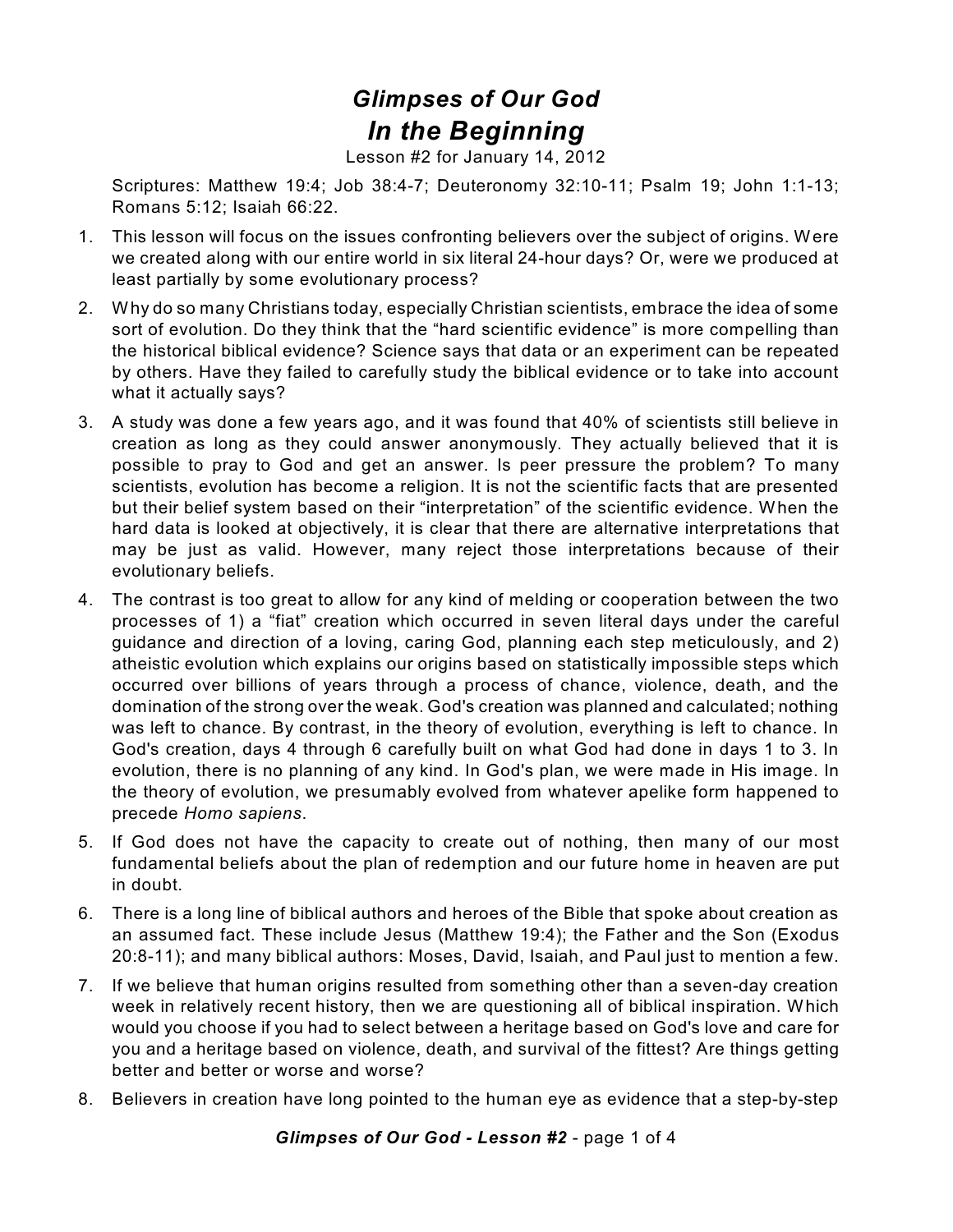gradual evolution cannot possibly explain our origins. In order for the human eye to function, all the parts have to work together. Each of the multiple, complex steps would have no value until the entire visual system worked, so an incomplete visual system would have no evolutionary benefit. Evolutionists have responded by pointing out that simple animals have light-sensitive spots, and slightly more complex animals have little cups that are lightsensitive, and one can show up through the chain of creatures that there are simple and then more complex eyes. This was supposed to eliminate the Christian argument in favor of creation.

- 9. However, in recent times, scientists have looked at the genetic codes which produce each of these different eyes at different levels in what is thought to be the evolutionary chain and found that the genetic codes involved are completely different! There is no way that those simple eyes could have led by some evolutionary process to a human eye with its retina, globe, lens, cornea, etc. Good science cannot prove that God does not exist.
- 10. Think about the process of salvation as we understand it. After waiting billions of years for humans to evolve through violence, domination of one creature over another, and death, would God have said in 1 Corinthians 15:26 that He came to abolish death, the last enemy? How can death be the last enemy if it was part of the evolutionary creative process? At what point would God have to decide that enough species had been developed, evolved, and disappeared through death so He could become like one of us and save us?
- 11. Read Romans 5:12. If we believe as suggested by this passage that death resulted from sin, then it rules out any evolutionary process. Or, was it the first one-celled creature of some sort that committed the first sin? If man was the first sinner in an evolutionary process, then death preceded sin by billions of years. The ideas suggested in Romans 5:12 are completely impossible in an evolutionary model. Would God (who really does not exist according to atheistic evolution) come down to this earth to save us from violence, selfishness, and domination of the strong over the weak if that was the process He used to made us what we are?
- 12. In an evolutionary model, how does one explain the fall of man? What did we fall from? And if we did not fall, is salvation just a continuation or augmentation of the evolutionary process? That would be absurd. When did man evolve into having a conscience?
- 13. Read Isaiah 65:17; Isaiah 66:22; 2 Peter 3:13; and Revelation 21:4. Do we believe that God will someday make a new heaven and a new earth wherein dwells righteousness? If we accept the idea that God can and will make a new heaven and a new earth, why couldn't He have done that in the beginning? Or, do we think that the new heaven and the new earth will result from some kind of evolutionary process? If God is going to be able to make the lion and the lamb live peacefully together in the new earth, could He not create them in the beginning of this earth? If the new heaven and the new earth are going to be the result of a brand-new evolutionary process, how could we possibly guarantee that the next world would be any better than this one? Isn't it clear that the ideas of the cross, our redemption, even our hope of the future change in the twinkling of an eye, and the creation of a new heaven and new earth are diametrically opposed to the basic premises of evolution? Ellen White had some very clear things to say about the ideas of evolution. Remember that the theory of evolution developed in her day.
- 14. It is the worst kind of infidelity; for with many who profess to believe the record of creation, it is infidelity in disguise. —*The Signs of the Times*, March 20, 1879.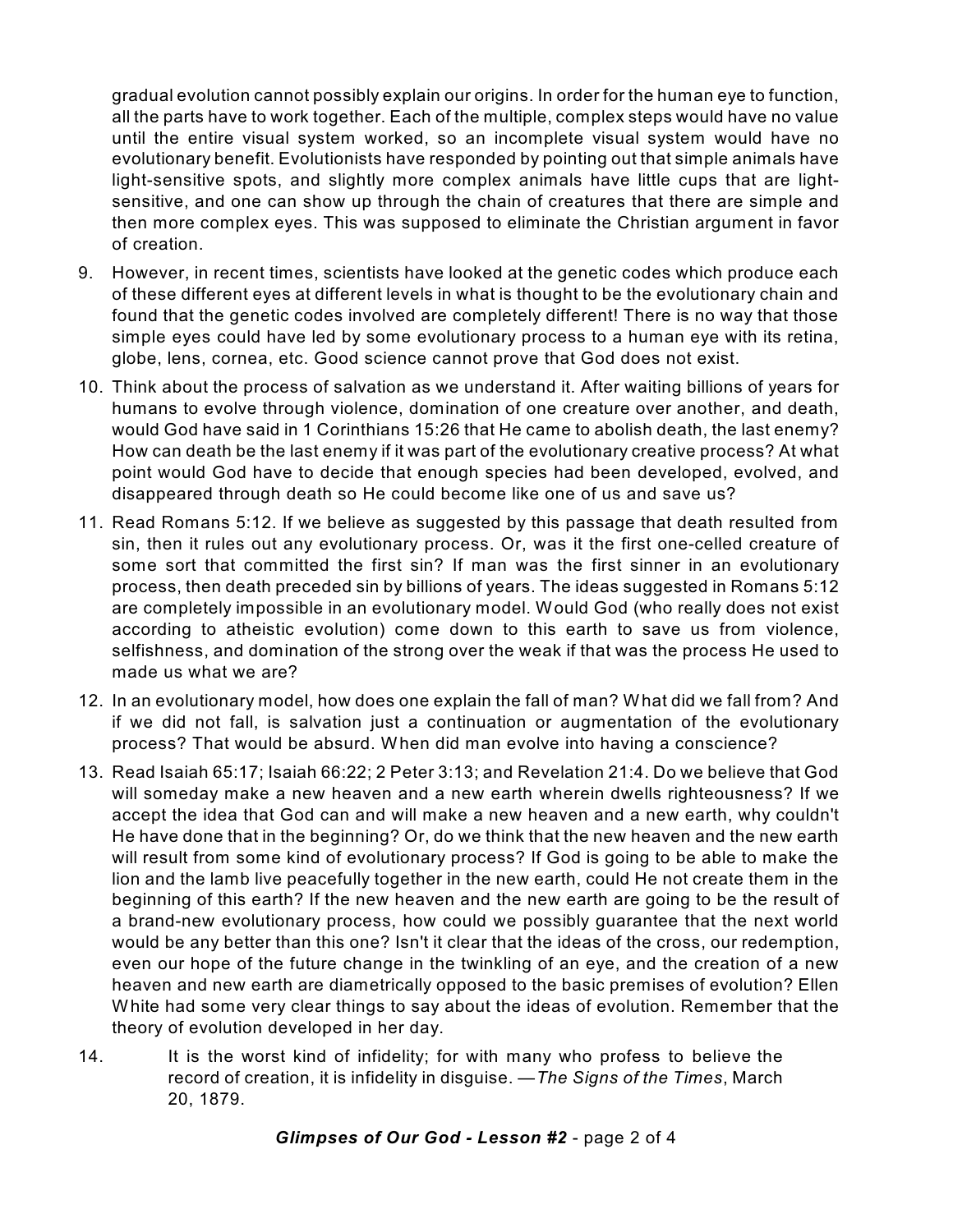...Shall we, for the privilege of tracing our descent from germs and mollusks and apes, consent to cast away that statement of Holy Writ, so grand in its simplicity, "God created man in His own image, in the image of God created He him"? Genesis 1:27.— *Education*, p. 130.

When the Lord declares that He made the world in six days and rested on the seventh day, He means the day of twenty-four hours, which He has marked off by the rising and setting of the sun. —*Pamphlet 86*, including letters written from Cooranbong, Australia, to the Church at Battle Creek (1898); *Testimonies to Ministers and Gospel Workers*, p. 136.

- 15. There are two interesting points about the Darwinian theory of evolution of which many are not aware. Darwin said:
- 16. In a letter to J. S. [Henslow](http:////en.wikipedia.org/wiki/John_Stevens_Henslow) (March 1834); later published in *The Life and Letters of Charles Darwin* (1887), Ch. 6 "The Voyage —1831-1836"

With respect to the theological view of the question: This is always painful to me. I am bewildered. I had no intention to write atheistically, but I own that I cannot see as plainly as others do, and as I should wish to do, evidence of design and beneficence on all sides of us. There seems to me too much misery in the world. I cannot persuade myself that a beneficent and omnipotent God would have designedly created the [Ichneumonidae](http:////en.wikipedia.org/wiki/Ichneumonidae) with the express intention of their feeding within the living bodies of caterpillars or that a cat should play with mice.... [http://en.wikiquote.org/wiki/Charles\\_Darwin](http://en.wikiquote.org/wiki/Charles_Darwin)

- 17. Once again, we notice that Darwin clearly had no notion of the great controversy or of a malevolent Satan. Darwin was limited by the idea that God made everything just as we see it now. There are consequences to sin that are hard to explain in an evolutionary model!
- 18. A second interesting comment came from Darwin when he suggested that if any single step in his process of evolution could be shown to be impossible, the whole theory would fall apart. I hope I do not need to remind you that many of the steps in his theory have since been proven wrong. That is why evolutionists are now talking about neo-Darwinism.
- 19. Seventh-day Adventists have been unrelenting advocates for the seventh-day Sabbath. It is a part of our name. What explanation can we give for a seventh-day Sabbath apart from a seven-day creation week? What explanation can we give for a seven-day cycle for the week apart from creation? There is no other explanation.
- 20. So, why are so many people persuaded that evolution might be at least a partial explanation for our origins?

Most scientists today work with an assumption known as "methodological naturalism." In essence, this is the view that everything that has happened, is happening, or will happen, has a natural cause and, specifically, not what we would call a "supernatural" cause. Critics, however, have also labeled the concept "methodological atheism," because, strictly applied, it rules out God as Creator, Sustainer, and Redeemer.

Yet, many people find it to be a persuasive assumption because most of the events that occur in our daily lives or in our observable environment do not appear to have direct supernatural causes. Even events or phenomena in which we, as Christians, can see the hand of God could be explained, however implausibly to us, as resulting from circumstances alone.

*Glimpses of Our God - Lesson #2* - page 3 of 4